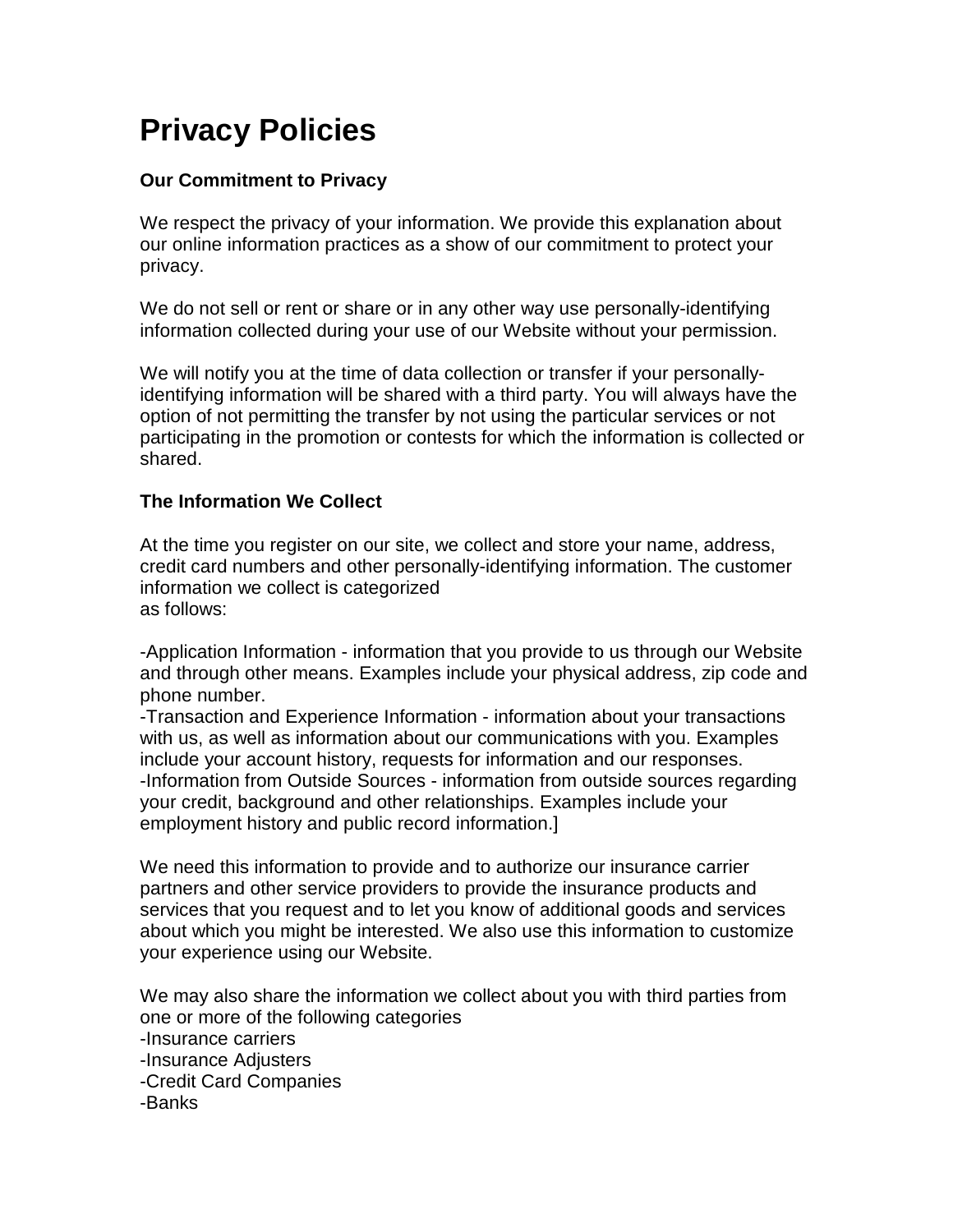#### -Government Agencies

We may ask you for personally-identifying information at other times, such as if you enter into a promotion, post a classified ad, communicate with us, or complete a survey. If you opt-in to receive information regarding a promotion, you give us your permission to share your name and e-mail address with the third party offering the promotion.

In addition, we automatically gather general statistical information about our Website and

visitors, such as IP addresses, browsers, pages viewed, number of visitors, goods and services purchased, etc., but in doing so we do not reference you by individual name, e-mail address, home address, or telephone number. We use this data in the aggregate to determine how much our customers use parts of our site so we can improve our site. We may provide this statistical information to third parties, but when we do so we do not provide personally-identifying information without your permission, unless required by law or as part of our investigation of possible use of our System in violation of our Terms & Conditions. We may match user information we collect with offline data available from other sources in order to carry out our services and conduct target advertising and promotions more effectively.

As part of our services, we use cookies and/or sessions to store and sometimes track information about you. Some features of our site may be available only through the use of a cookie. A cookie is a small amount of data that is sent to your browser from a web server and stored on your computer's hard drive. Generally, we use cookies to remind us who you are and enable us to access your account information so you do not have to re-enter it; gather statistical information about usage by registered or unregistered users, research visiting patterns, and help target advertisements based on user interests; assist our retail partners track visits and process orders; and track progress and participation in promotions. In some instances, our retail partners and advertisers appearing at our site may use their own cookies. Preference and options configurations in your browser determine if and how a cookie will be accepted. You can change those configurations on your computer if you desire. By changing your preferences, you can accept all cookies, you can be notified when a cookie is set, or you can reject all cookies. If you do so and cookies are disabled, you may be required to re-enter your information more often and certain features of our site may be unavailable.

If you obtain goods or services provided by one of our insurance carrier partners or service providers, we may exchange with the vendor personally-identified information about you for purposes of your transaction.

### **The Way We Use Information**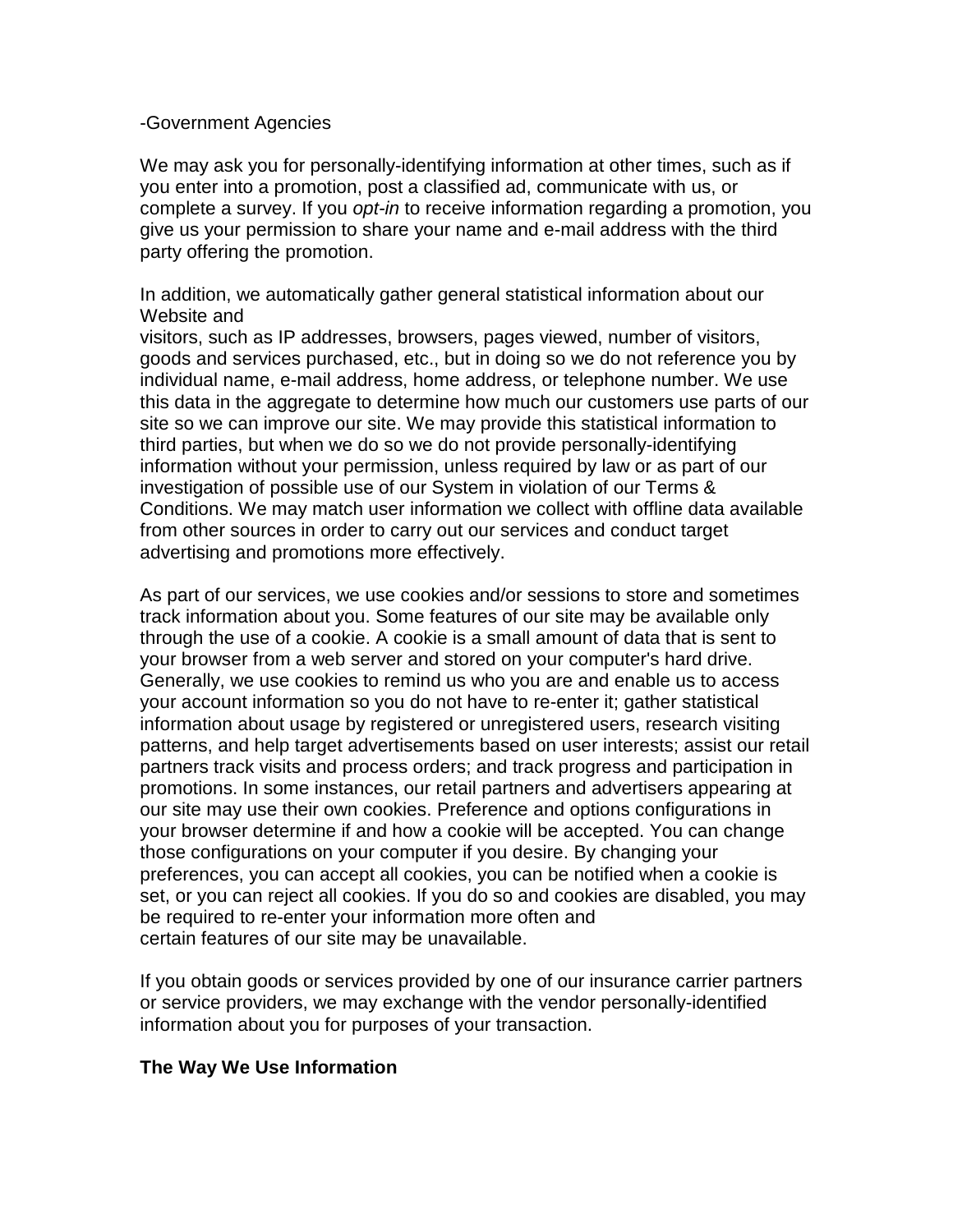We use your personally-identifying information to improve our marketing and promotional efforts, to statistically analyze site usage, to improve our content and product offerings and to customize our site's content, layout, and services.

We may use your information to deliver information to you that, in some cases, is targeted to your interests, such as targeted banners, new services and promotions. You can opt out of receiving this information by e-mailing such request to InternetBusinessDivision@heffgroup.com with "opt out" in the subject line. We may ask you to provide us voluntarily with additional information regarding your personal or business interests, experience or requests, which we may use to customize our service for you.

We use your e-mail address, your mailing address, and phone number to contact you regarding administrative notices, new product offerings and communications relevant to your use of the site. We will not send you promotions or announcements unless you give us permission to do so.

You can opt out of receiving such contact by e-mailing such request to InternetBusinessDivision@heffgroup.com with "opt out" in the subject line.

If you place a request for insurance products or services, we use information to fulfill your order; if the insurance products or services are from a business partner of ours, we may provide your relevant information to that business partner for purposes of the transaction. If you establish a credit account with us or our business partners, we collect additional information, including billing information, credit card number and expiration date, and tracking information from checks or money orders.

We may also use or disclose information to resolve disputes, investigate problems, or enforce our Agreement. At times, we may review status or activity of multiple users to do so. We may disclose or access information whenever we believe in good faith that the law so requires or if we otherwise consider it necessary to do so to maintain service and improve our products and services.

We use your IP address to help diagnose problems with our server, to manage our Website and to enhance our site based on the usage pattern data we receive.

### **Security**

We employ reasonable and current security methods to prevent unauthorized access, maintain data accuracy, and ensure correct use of information, as more fully described in the Agreement of which these Privacy Policies are a part.

Note: This paragraph only applies to situations where an individual online account is created for you. If such an online account is ever created, your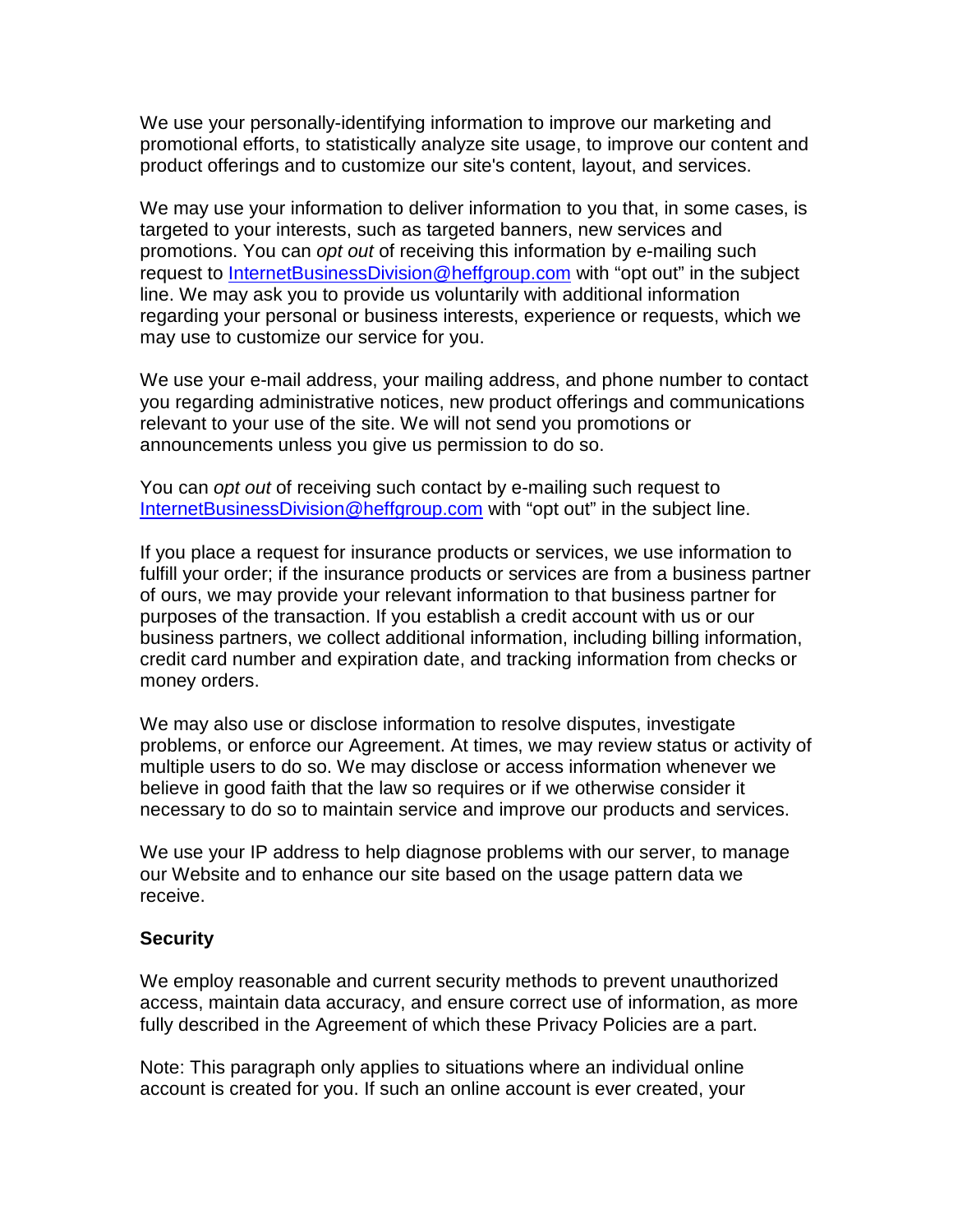account information and profile will be password-protected. We recommend that you do not divulge your password to anyone. Our personnel will never ask you for your password in an unsolicited phone call or in an unsolicited e-mail. Remember to sign out of your account and close your browser window when you have finished your session. This is to help ensure that others cannot access your personal information and correspondence if you share a computer with someone else or are using a computer in a public place where others may have access to it.

Whenever you voluntarily disclose personal information online – for example on message boards, through e-mail or in chat areas-this information can be collected and used by others.

No data transmission over the Internet or any wireless network can be guaranteed to be perfectly secure. As a result, while we try to protect your personal information, we cannot ensure or guarantee the security of any information you transmit to us, and you do so at your own risk.

## **How You Can Update, Correct or Delete Your Information**

Once you have secured at least one current insurance policy through our Web Site, you can update, correct, or delete information by contacting an account representative by phone or email.

Phone – 213-236-0511. E-mail: InternetBusinessDivision@heffgroup.com During the normal course of doing business, we will continue to share your information among our business units, our affiliates and unaffiliated third parties as necessary in order to service your accounts, respond to any queries or provide any insurance policies.

# **Children Under 13**

We have no way of distinguishing the age of individuals who access our Website, and so we carry out the same Privacy Policy for individuals of all ages. If a child has provided us with personally-identifying information without parental or guardian consent, the parent or guardian should contact us to remove the information and opt out of promotional opportunities.

### **Third Party Practices**

The Privacy Policy of an advertiser or promotional service appearing at our site may differ from ours. We encourage you to read that policy before responding to the offer.

### **Changes to Our Policy**